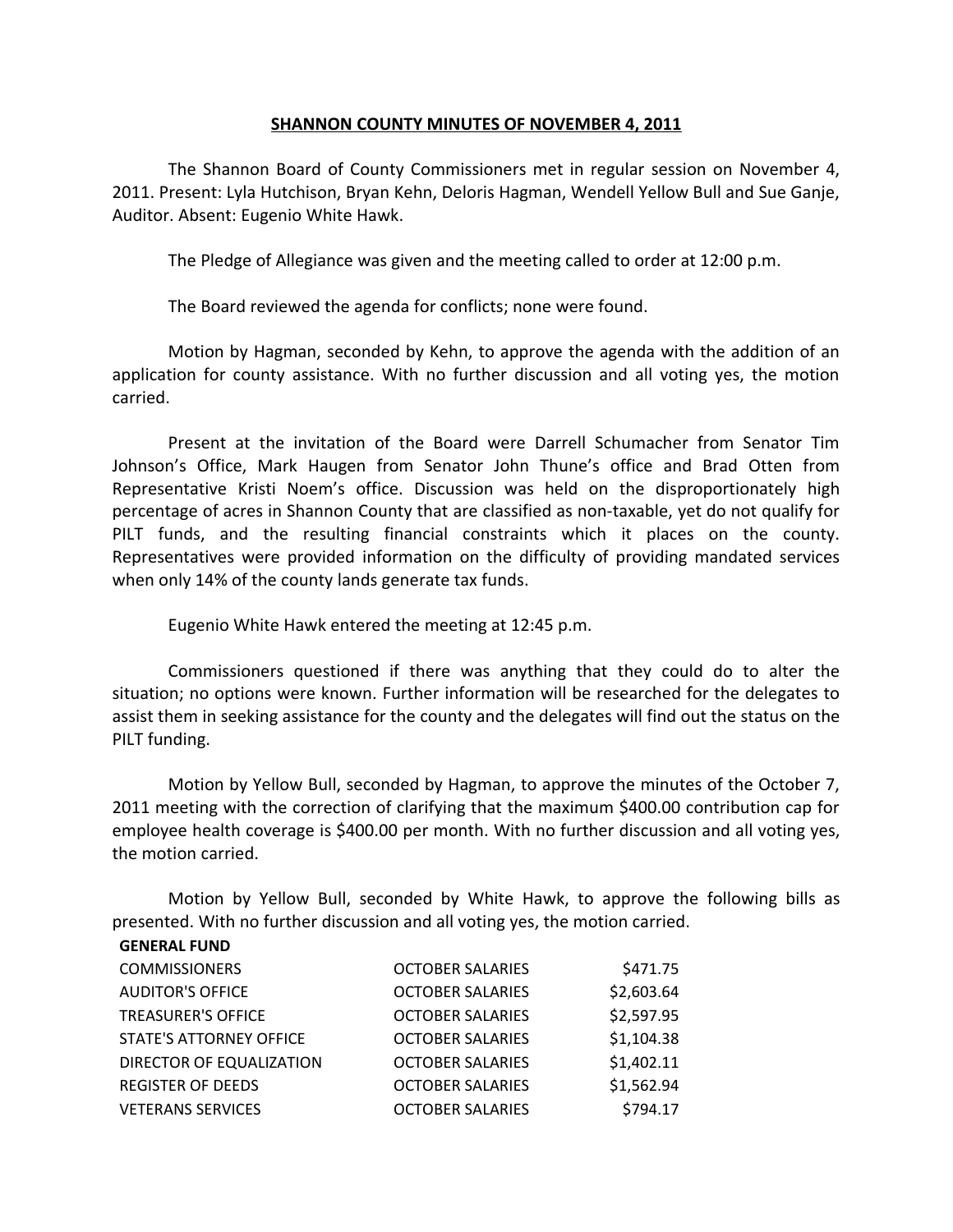| <b>SHERIFF'S OFFICE</b>          | <b>OCTOBER SALARIES</b>   | \$2,336.74  |
|----------------------------------|---------------------------|-------------|
| <b>AT&amp;T MOBILITY</b>         | <b>TELEPHONE</b>          | \$124.92    |
| CAROL BUTZMAN CONSULTING         | MI                        | \$84.54     |
| DIETRICH, DONNA                  | MI                        | \$83.69     |
| <b>CARDMEMBER SERVICE</b>        | <b>MISC</b>               | \$1,115.29  |
| HAGMAN, DELORIS                  | <b>TRAVEL</b>             | \$35.52     |
| HARMELINK, LAW OFFICE            | MI                        | \$131.00    |
| KEHN, BRYAN                      | <b>TRAVEL</b>             | \$66.60     |
| <b>LAKOTA COUNTRY TIMES</b>      | <b>PUBLISHING</b>         | \$277.44    |
| <b>LEWIS &amp; CLARK BHS</b>     | MI                        | \$149.00    |
| MARTINEZ, AUDREY L               | <b>TRAVEL</b>             | \$269.34    |
| <b>OGLALA SIOUX TRIBE</b>        | <b>RENT</b>               | \$200.00    |
| <b>QUILL CORPORATION</b>         | <b>SUPPLY</b>             | \$22.30     |
| <b>RAPID LUBE</b>                | <b>CAR MAINT</b>          | \$34.95     |
| SD ASSN OF COUNTY COMM.          | <b>CAT LEGAL</b>          | \$266.67    |
| SDML WORKER'S COMP. FUND         | <b>INS</b>                | \$1,471.32  |
| <b>SHANNON COUNTY SHERIFF</b>    | PETTY CASH                | \$69.54     |
| <b>SIOUX FUNERAL HOME</b>        | <b>CORONER</b>            | \$548.00    |
| SWORD, JIM                       | <b>TRAVEL</b>             | \$44.40     |
| U S MERCHANT SYSTEMS LLC         | <b>SUPPLY</b>             | \$400.00    |
| WHITE HAWK, EUGENIO              | <b>TRAVEL</b>             | \$69.56     |
| YANKTON COUNTY SHERIFF           | MI                        | \$25.00     |
| YELLOW BULL, WENDELL             | <b>TRAVEL</b>             | \$47.36     |
| HUTCHISON, LYLA                  | <b>TRAVEL</b>             | \$59.20     |
|                                  | <b>GENERAL FUND TOTAL</b> | \$18,469.32 |
| <b>ROAD &amp; BRIDGE</b>         |                           |             |
| <b>ROAD &amp; BRIDGE</b>         | <b>OCTOBER SALARIES</b>   | \$8,247.63  |
| AND ADDITIONAL OVERTIME FOR      |                           |             |
| LYNX BETTELYOUN                  |                           | \$196.55    |
| <b>DAVID WHITEFACE</b>           |                           | \$180.00    |
| <b>LEON ZIMBELMAN</b>            |                           | \$180.00    |
| A & B WELDING                    | <b>REPAIR</b>             | \$242.19    |
| <b>AT&amp;T MOBILITY</b>         | <b>TELEPHONE</b>          | \$85.80     |
| <b>BUTLER MACHINERY CO.</b>      | <b>REPAIR</b>             | \$2,579.54  |
| <b>GENERAL STORE</b>             | <b>SUPPLY</b>             | \$162.66    |
| <b>GREAT PLAINS COMMUNICATIO</b> | <b>TELEPHONE</b>          | \$173.64    |
| <b>HUSKER AUTO PARTS</b>         | <b>REPAIR</b>             | \$768.75    |
| <b>JOHN DEERE FINANCIAL</b>      | <b>REPAIR</b>             | \$504.81    |
| <b>MARTIN AUTO PARTS</b>         | SUPPLY;REPAIR             | \$177.52    |
| <b>MCI COMM SERVICE</b>          | <b>TELEPHONE</b>          | \$45.45     |
| SDML WORKER'S COMP. FUND         | <b>INS</b>                | \$5,020.76  |
| <b>TRUE VALUE</b>                | <b>SUPPLY</b>             | \$22.46     |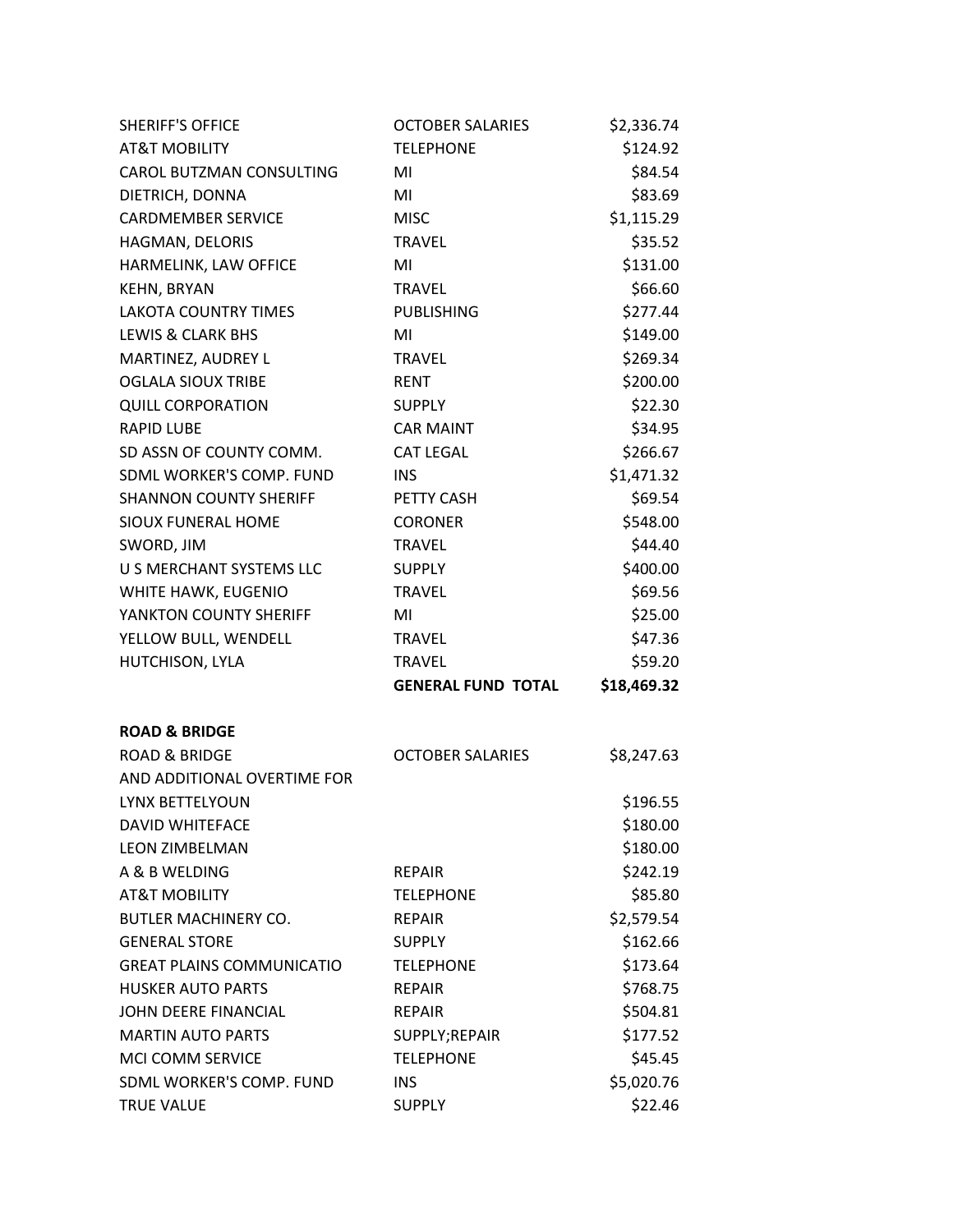| <b>WESTCO</b>               | FUEL                           | \$6,899.46  |
|-----------------------------|--------------------------------|-------------|
|                             | <b>ROAD &amp; BRIDGE TOTAL</b> | \$25,487.22 |
| <b>EMERGENCY MANAGEMENT</b> |                                |             |
| SDML WORKER'S COMP. FUND    | <b>INS</b>                     | \$18.92     |
|                             | <b>EMER MGMT TOTAL</b>         | \$18.92     |
|                             | <b>GRAND TOTAL</b>             | \$43,956.54 |

Motion by Yellow Bull, seconded by White Hawk, to approve a travel request for Election Clerk Julie Graham to attend a training session in Pierre on November 16-18, 2011. With no further discussion and all voting yes, the motion carried.

Motion by Yellow Bull, seconded by Hagman to accept the General Fund Surplus Analysis dated September 30, 2011 as follows and place it on file. With no further discussion and all voting yes, the motion carried.

## **SHANNON COUNTY GENERAL FUND SURPLUS ANALYSIS DATE: SEPTEMBER 30, 2011**

The amount of General Fund dollars that counties can retain as surplus is restricted by SDCL 7-21-18.1, which states: "The total unreserved, undesignated fund balance of the general fund may not exceed forty percent of the total amount of all general fund appropriations contained in the budget for the next fiscal year. The total unreserved, undesignated fund balance of the general fund of the county as of March thirty-first and September thirtieth shall be published in the minutes of the proceedings of the board of county commissioners and reported to the Department of Legislative Audit. The report shall be on forms prescribed by the Department of Legislative Audit."

The following analysis should be completed as of March thirty-first and September thirtieth of each year. Thereafter, the unreserved, undesignated fund balance amount should be published in the minutes of the governing board. This analysis should also be filed with the Department of Legislative Audit.

| ASSE 15:                       |                                    |    |            |  |
|--------------------------------|------------------------------------|----|------------|--|
| 10100                          | Cash                               | \$ | 99,090.64  |  |
| 10800                          | Taxes Receivable--Current          | \$ | 99,704.63  |  |
|                                | 11000 Taxes Receivable--Delinquent | \$ | 19,099.08  |  |
|                                |                                    |    |            |  |
| <b>TOTAL ASSETS</b>            |                                    |    | 217,894.35 |  |
|                                |                                    |    |            |  |
| <b>LIABILITIES AND EQUITY:</b> |                                    |    |            |  |
| 22400                          | Deferred Revenue                   |    | 118,803.71 |  |
|                                |                                    |    |            |  |

## **FUND BALANCES:**

**ASSETS:**

27500 Committed (list)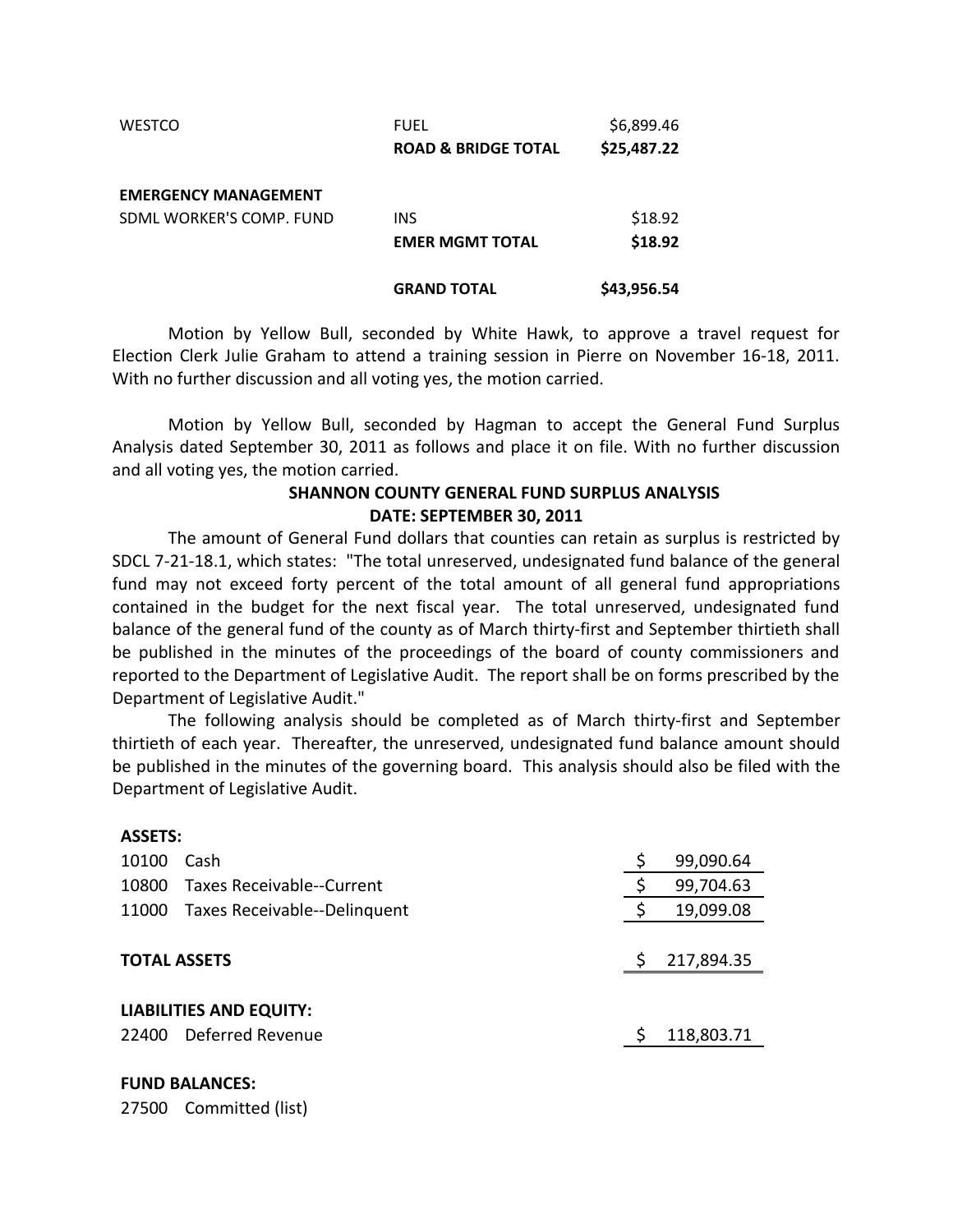|       | Reserved for Hospital Claims                                                                       | \$<br>30,000.00 |
|-------|----------------------------------------------------------------------------------------------------|-----------------|
| 27600 | Assigned (one of the following)                                                                    |                 |
|       | March - 3/4 of the current year                                                                    |                 |
|       | September - 1/4 of current year + subsequent year                                                  | \$<br>50,544.75 |
| 27700 | Unassigned                                                                                         | \$<br>18,545.89 |
|       |                                                                                                    |                 |
|       | <b>TOTAL LIABILITIES AND EQUITY</b>                                                                | 217,894.35      |
|       | Following Year's General Fund Budget                                                               |                 |
|       | (use current year for March analysis)                                                              | 389,935.00      |
|       | The unassigned fund balance, account 27700,<br>divided by the following year's General Fund budget |                 |
|       | resulting in the fund balance percentage                                                           | 4.76%           |

Motion by Kehn, seconded by Yellow Bull, to approve the Auditor's Account with the Treasurer. With no further discussion and all voting yes, the motion carried.

**TO THE HONORABLE BOARD OF SHANNON COUNTY COMMISSIONERS**

**I hereby submit the following report of my examination of the cash and cash items in the hands of the County Treasurer of this County on this 31st day of October, 2011.**

| TOTAL AMT OF DEPOSIT IN BANK OF THE WEST -                               |              |
|--------------------------------------------------------------------------|--------------|
| TOTAL AMT OF DEPOSIT IN WELLS FARGO BANK -                               | \$1,392.13   |
| TOTAL AMT OF DEPOSIT IN FIRST INTERSTATE BANK, HS -                      | \$13,483.99  |
|                                                                          | \$313.68     |
| TOTAL AMT OF CHECKS IN TREASURER'S POSSESSION NOT EXCEEDING THREE DAYS - | \$21,245.57  |
| <b>BANK OF THE WEST -</b>                                                |              |
| <b>WELLS FARGO BANK -</b>                                                | \$1,140.83   |
| FIRST INTERSTATE BANK, Hot Springs -                                     | \$237,169.29 |
| CERTIFICATES OF DEPOSIT-FIRST INTERSTATE BANK, Hot Springs -             | \$250,000.00 |
|                                                                          |              |

Itemized list of all items, checks and drafts that have been in the Treasurer's possession over three days:

| Sheriff Change fund:           | \$200.00     |                                             |               |
|--------------------------------|--------------|---------------------------------------------|---------------|
| <b>Election Petty Cash:</b>    | \$15.00      |                                             |               |
| <b>RETURNED CHECKS:</b>        |              |                                             |               |
| Black Feather, David -         | \$75.00, Lic | Mesteth, Perry, 8/29/03 -                   | \$63.00, Lic  |
| Blethen, Rene, 5/16/06 -       | \$48.25, Lic | Morrison, Nadine, 9/16/01 -                 | \$15.00, Lic  |
| Broken Nose, Leroy, 3/5/07 -   | \$44.50, Lic | Old Horse, John, 2/10/98 -                  | \$15.00, Lic  |
| Burgess, Jeanne, 5/8/98 -      | \$45.00, Lic | One Feather, Delmar, 7/12/10 - \$40.00, Lic |               |
| Garnett, Aqualyne, 5/11/98 -   | \$64.00, Lic | Parton, Joy, 8/15/06 -                      | \$32.00, Lic  |
| Goings, Tanya L., 4/6/99 -     | \$71.00, Lic | Plume, Taureen, 9/27/11 -                   | \$308.31, Lic |
| Janis, Jennifer - Lic          | \$90.50, Lic | Pourier, Joel, 10/11/96 -                   | \$349.00, Lic |
| Little, Raine, 7/25/11-        | \$99.50, Lic | Red Cloud, John -                           | \$45.90, Lic  |
| Little Hawk, Jolene, 7/15/09 - | \$32.40, Lic | Ross, William, 9/15/11 -                    | \$53.00, Lic  |
| Lone Hill, Trina, 1/27/04 -    | \$20.70, Lic |                                             |               |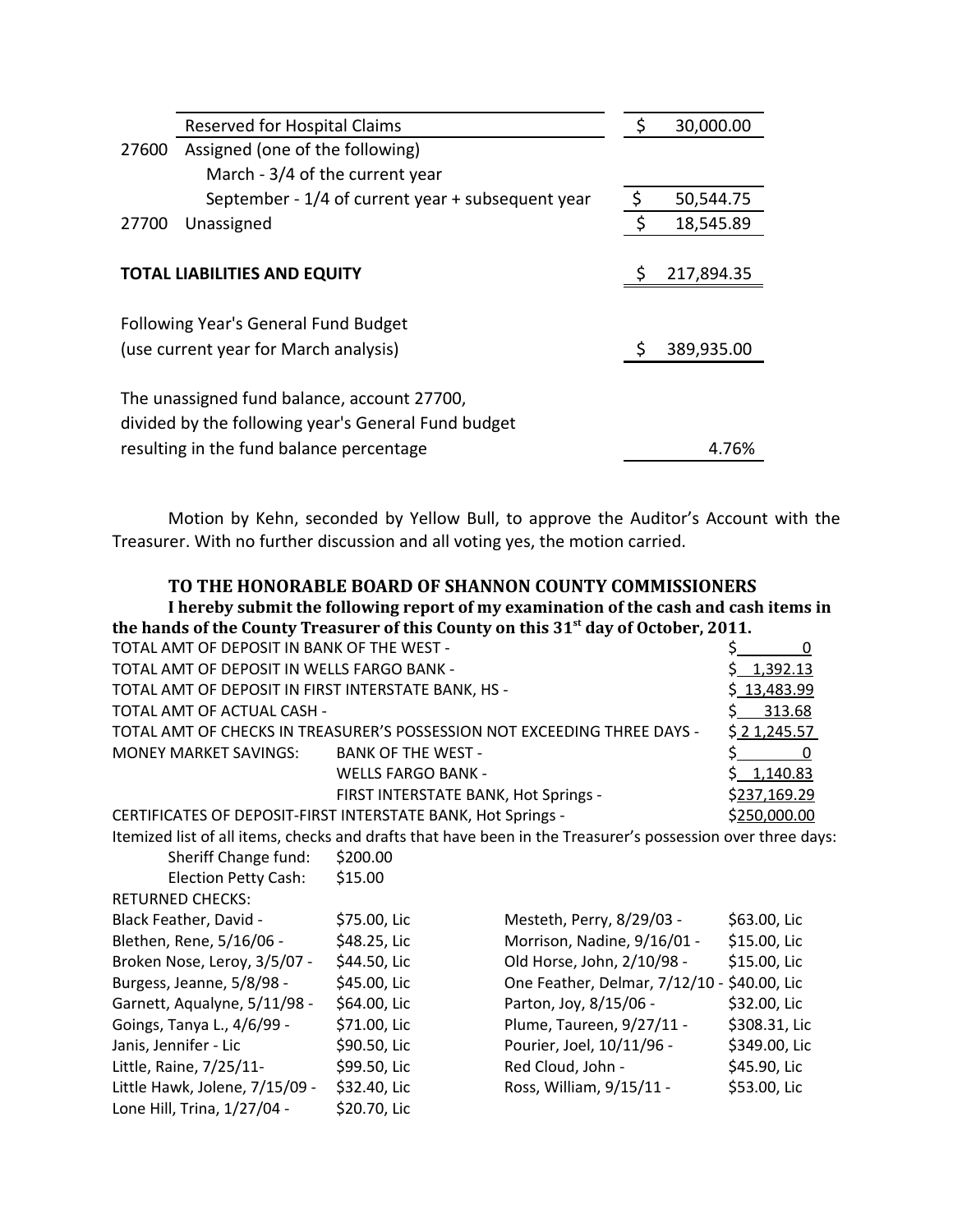DATED this  $31<sup>st</sup>$  day of October, 2011 /S/Sue Ganje, Auditor SUE GANJE, COUNTY AUDITOR OF SHANNON COUNTY THE ABOVE BALANCE REFLECTS COUNTY MONIES, MONIES HELD IN TRUST, AND MONIES COLLECTED FOR AND TO BE REMITTED TO OTHER ENTITIES: SCHOOLS, TOWNS AND STATE.

Motion by Yellow Bull, seconded by White Hawk, to remove the \$30,000.00 reserve for hospital claims and add it to the unassigned General Fund balance for operating cash. With no further discussion and all voting yes, the motion carried.

Motion by White Hawk, seconded by Kehn, to approve having the States Attorney write a letter to Golden West Telecommunications requesting services to the Highway Department in Batesland, and a letter requesting removal of services from Great Plains Communications. With no further discussion and all voting yes, the motion carried.

The monthly report of Sheriff Jim Daggett was reviewed and placed on file. Motion by Yellow Bull, seconded by Hagman, to approve a travel request for Sheriff Daggett to attend a meeting of the South Dakota Law Enforcement Coordinating Committee in Sioux Falls on November 16, 2011 at an approximate cost of \$139.00 plus fuel expenses. With no further discussion and all voting yes, the motion carried.

A private road contract was presented for approval. Motion by Yellow Bull, seconded by White Hawk, to approve a private road contract with Larry Kehn in the amount of \$59.00, which has been paid. With no further discussion and all voting yes, the motion carried.

Fuel quotes were presented as follows:

| (10/5/11)      | 450 gal Unleaded Gas | $1,874$ gal #2 Red Diesel | 800 gal. propane   |
|----------------|----------------------|---------------------------|--------------------|
| Westco:        | \$3.149 per gallon   | $$3.149$ per gallon       |                    |
| 11/1/11        |                      |                           |                    |
| Westco:        |                      |                           | \$1.799 per gallon |
| Nelson's:      |                      |                           | \$2.40 per gallon  |
| Lakota Plains: |                      |                           | \$1.967 per gallon |

Motion by Yellow Bull, seconded by White Hawk, to accept the bid of Westco for 450 gallons of unleaded gas at \$3.149 per gallon, 1,874 gallons of #2 red diesel at \$3.149 per gallon and \$1.799 per gallon for 800 gallons of propane as the low bids. With no further discussion and all voting yes, the motion carried.

Motion by Yellow Bull, seconded by Hagman, to accept with regret the resignation of Lynn Bettelyoun as Highway Superintendent, effective October 31, 2011. With no further discussion and all voting yes, the motion carried.